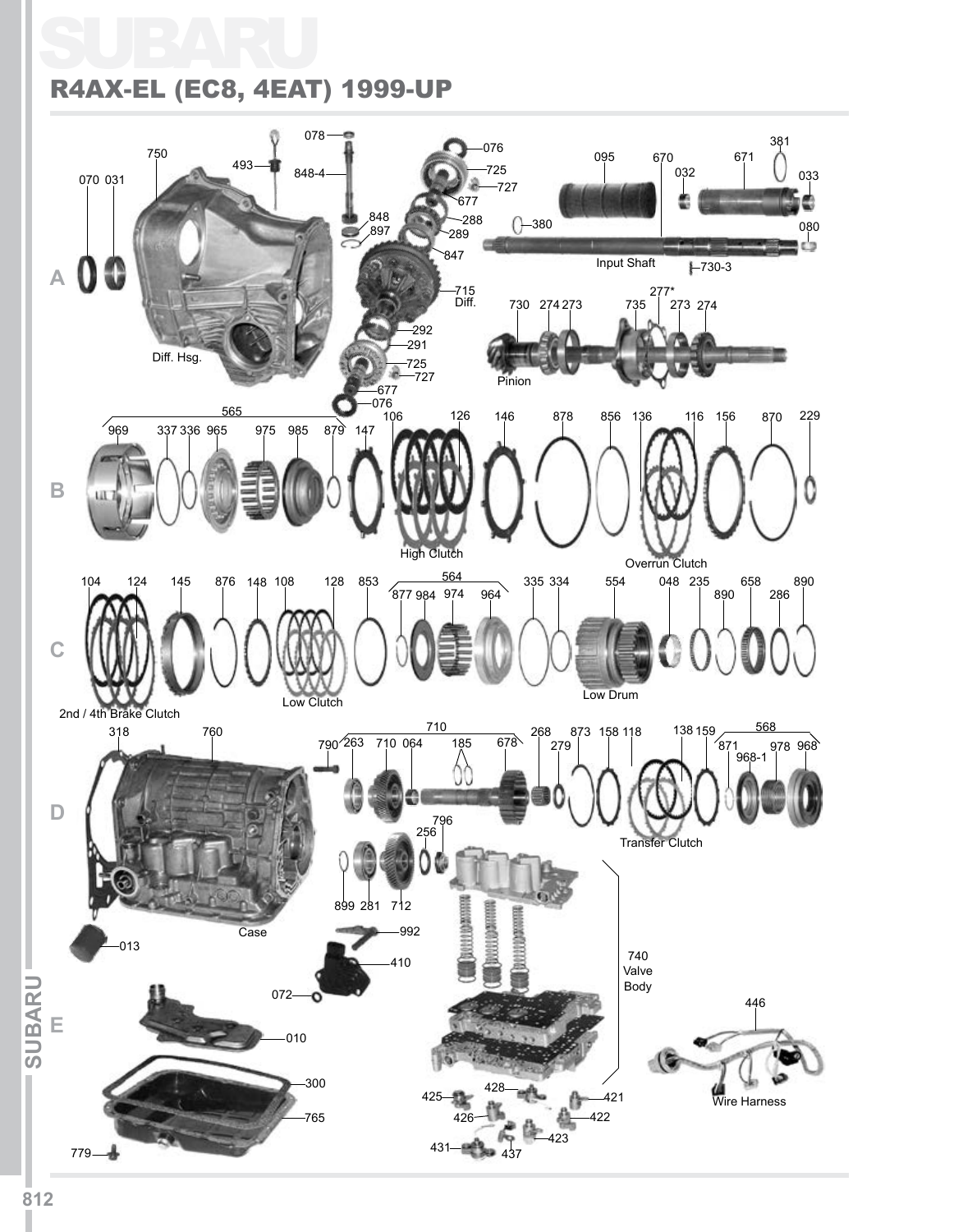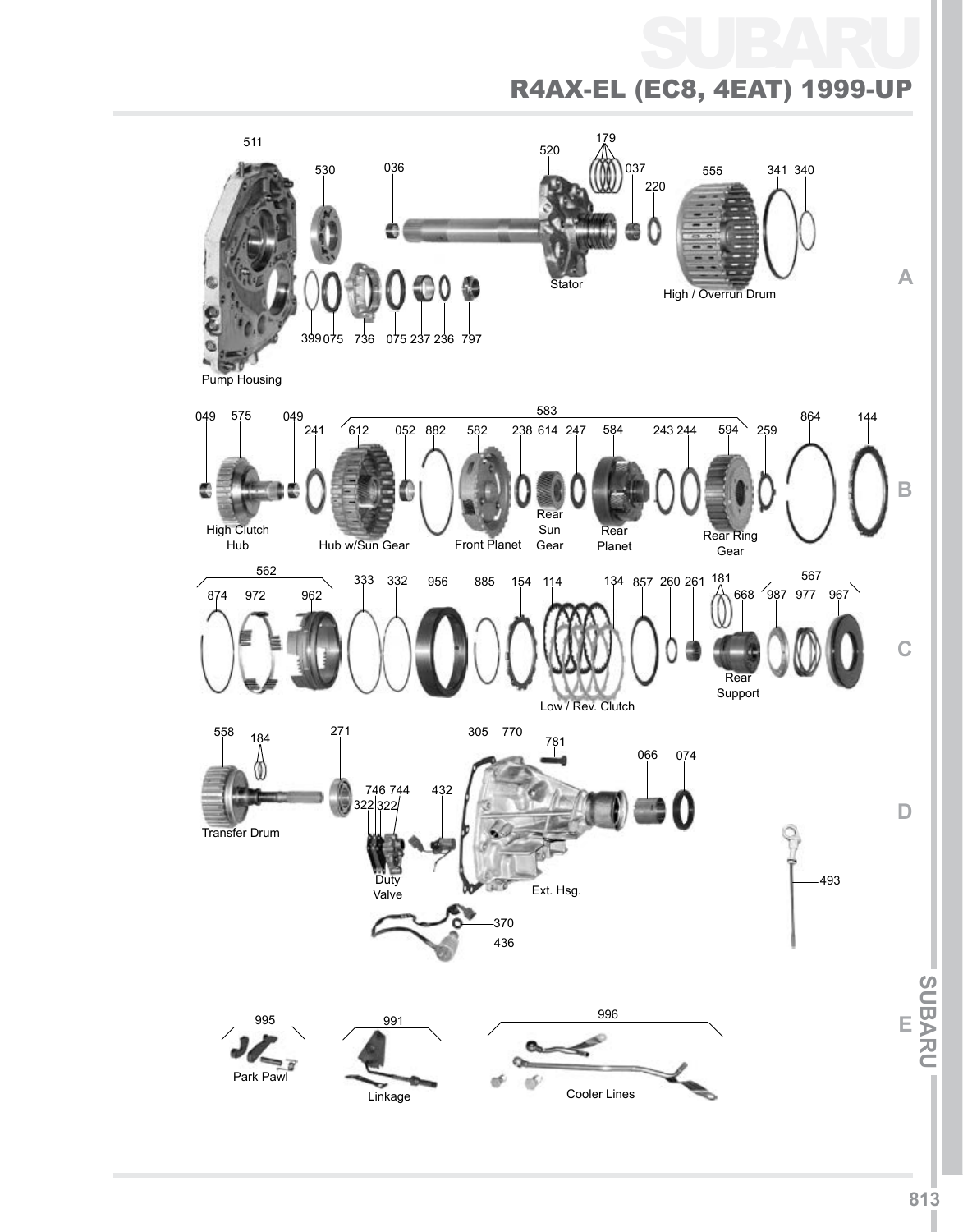| ILL# | Part# |                             | QTY | REF# |
|------|-------|-----------------------------|-----|------|
|      |       | <b>OVERHAUL KITS</b>        |     |      |
|      |       |                             |     |      |
|      |       |                             |     |      |
|      |       | <b>MASTER L/STEEL KITS</b>  |     |      |
|      |       |                             |     |      |
|      |       |                             |     |      |
|      |       |                             |     |      |
|      |       |                             |     |      |
|      |       |                             |     |      |
|      |       |                             |     |      |
|      |       |                             |     |      |
|      |       |                             |     |      |
|      |       |                             |     |      |
|      |       |                             |     |      |
|      |       |                             |     |      |
|      |       |                             |     |      |
|      |       |                             |     |      |
|      |       |                             |     |      |
|      |       | <b>MASTER W/STEELS KITS</b> |     |      |
|      |       |                             |     |      |
|      |       |                             |     |      |
|      |       |                             |     |      |
|      |       |                             |     |      |
|      |       |                             |     |      |
|      |       |                             |     |      |
|      |       |                             |     |      |
|      |       |                             |     |      |
|      |       |                             |     |      |
|      |       |                             |     |      |
|      |       |                             |     |      |
|      |       |                             |     |      |
|      |       |                             |     |      |
|      |       |                             |     |      |
|      |       | <b>FILTERS</b>              |     |      |
|      |       |                             |     |      |
|      |       |                             |     |      |
|      |       |                             |     |      |
|      |       |                             |     |      |
|      |       |                             |     |      |
|      |       | <b>BANDS</b>                |     |      |
|      |       |                             |     |      |
|      |       | <b>BUSHINGS</b>             |     |      |
|      |       |                             |     |      |
|      |       |                             |     |      |
|      |       |                             |     |      |
|      |       |                             |     |      |
|      |       |                             |     |      |
|      |       | <b>METAL CLAD SEALS</b>     |     |      |
|      |       |                             |     |      |
|      |       |                             |     |      |
|      |       |                             |     |      |
|      |       |                             |     |      |
|      |       |                             |     |      |
|      |       |                             |     |      |
|      |       |                             |     |      |
|      |       |                             |     |      |
|      |       |                             |     |      |
|      |       |                             |     |      |
|      |       |                             |     |      |
|      |       |                             |     |      |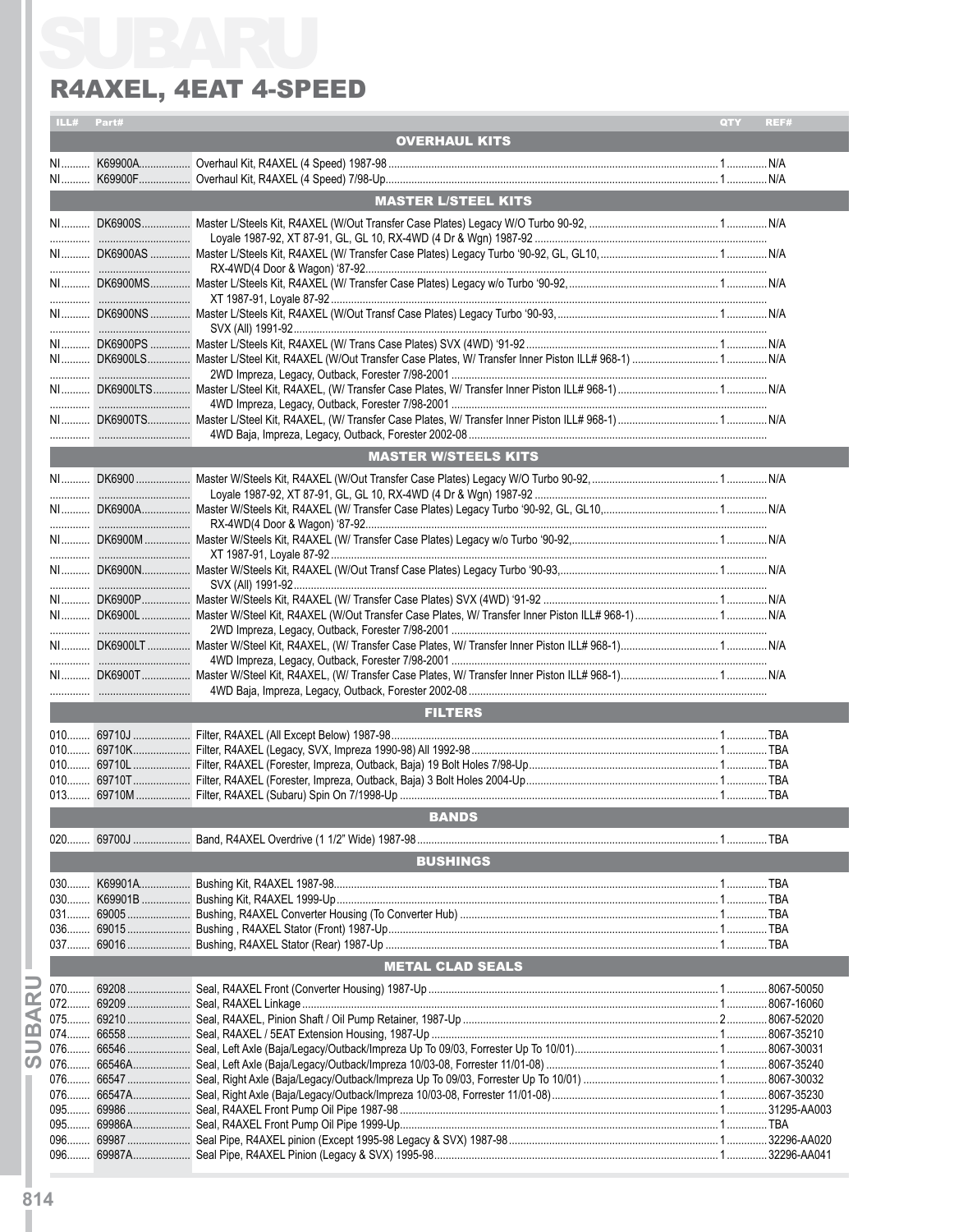# SUBARU R4AXEL, 4EAT 4-S

| ILL# Part#             |            |               | QTY | REF# |  |  |  |  |
|------------------------|------------|---------------|-----|------|--|--|--|--|
|                        |            |               |     |      |  |  |  |  |
| <b>FRICTIONS</b>       |            |               |     |      |  |  |  |  |
|                        |            |               |     |      |  |  |  |  |
|                        |            |               |     |      |  |  |  |  |
|                        |            |               |     |      |  |  |  |  |
|                        |            |               |     |      |  |  |  |  |
|                        |            |               |     |      |  |  |  |  |
|                        |            |               |     |      |  |  |  |  |
|                        |            |               |     |      |  |  |  |  |
|                        |            |               |     |      |  |  |  |  |
|                        |            |               |     |      |  |  |  |  |
|                        |            |               |     |      |  |  |  |  |
|                        |            |               |     |      |  |  |  |  |
|                        |            |               |     |      |  |  |  |  |
|                        |            |               |     |      |  |  |  |  |
|                        |            |               |     |      |  |  |  |  |
|                        |            |               |     |      |  |  |  |  |
|                        |            |               |     |      |  |  |  |  |
|                        |            |               |     |      |  |  |  |  |
|                        |            |               |     |      |  |  |  |  |
|                        |            |               |     |      |  |  |  |  |
|                        |            |               |     |      |  |  |  |  |
|                        |            |               |     |      |  |  |  |  |
|                        |            |               |     |      |  |  |  |  |
|                        |            | <b>STEELS</b> |     |      |  |  |  |  |
|                        |            |               |     |      |  |  |  |  |
|                        |            |               |     |      |  |  |  |  |
|                        |            |               |     |      |  |  |  |  |
|                        |            |               |     |      |  |  |  |  |
|                        |            |               |     |      |  |  |  |  |
|                        |            |               |     |      |  |  |  |  |
|                        |            |               |     |      |  |  |  |  |
|                        |            |               |     |      |  |  |  |  |
|                        |            |               |     |      |  |  |  |  |
|                        |            |               |     |      |  |  |  |  |
|                        |            |               |     |      |  |  |  |  |
|                        |            |               |     |      |  |  |  |  |
|                        |            |               |     |      |  |  |  |  |
|                        |            |               |     |      |  |  |  |  |
|                        |            |               |     |      |  |  |  |  |
|                        |            |               |     |      |  |  |  |  |
|                        |            |               |     |      |  |  |  |  |
|                        |            |               |     |      |  |  |  |  |
|                        |            |               |     |      |  |  |  |  |
|                        |            |               |     |      |  |  |  |  |
|                        |            |               |     |      |  |  |  |  |
|                        |            |               |     |      |  |  |  |  |
|                        |            |               |     |      |  |  |  |  |
| <b>PRESSURE PLATES</b> |            |               |     |      |  |  |  |  |
|                        |            |               |     |      |  |  |  |  |
|                        |            |               |     |      |  |  |  |  |
|                        |            |               |     |      |  |  |  |  |
|                        |            |               |     |      |  |  |  |  |
|                        |            |               |     |      |  |  |  |  |
|                        |            |               |     |      |  |  |  |  |
|                        | 146 69717B |               |     |      |  |  |  |  |
|                        | 147 69717C |               |     |      |  |  |  |  |
|                        |            |               |     |      |  |  |  |  |
|                        |            |               |     |      |  |  |  |  |
|                        |            |               |     |      |  |  |  |  |
|                        |            |               |     |      |  |  |  |  |
|                        |            |               |     |      |  |  |  |  |
|                        |            |               |     |      |  |  |  |  |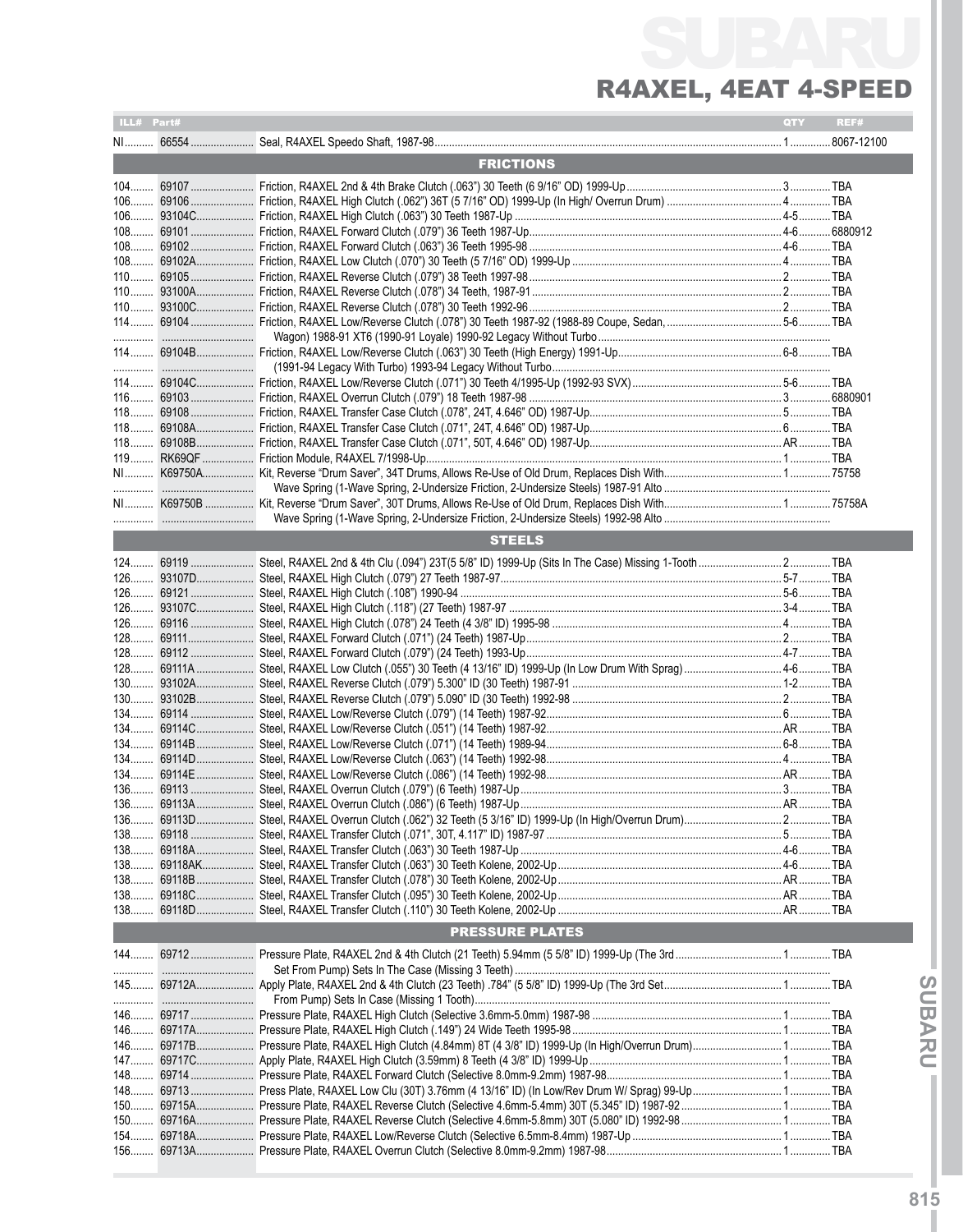## R4AXEL, 4EAT 4-Speed

| ILL# Part#<br><b>VALVE BODY KITS</b><br><b>SEALING RINGS</b><br><b>WASHERS &amp; BEARINGS</b> | <b>OTY</b><br>REF# |                                        |  |
|-----------------------------------------------------------------------------------------------|--------------------|----------------------------------------|--|
|                                                                                               |                    |                                        |  |
|                                                                                               |                    |                                        |  |
|                                                                                               |                    |                                        |  |
|                                                                                               |                    |                                        |  |
|                                                                                               |                    |                                        |  |
|                                                                                               |                    |                                        |  |
|                                                                                               |                    |                                        |  |
|                                                                                               |                    |                                        |  |
|                                                                                               |                    |                                        |  |
|                                                                                               |                    |                                        |  |
|                                                                                               |                    |                                        |  |
|                                                                                               |                    |                                        |  |
|                                                                                               |                    |                                        |  |
|                                                                                               |                    |                                        |  |
|                                                                                               |                    |                                        |  |
|                                                                                               |                    |                                        |  |
|                                                                                               |                    |                                        |  |
|                                                                                               |                    |                                        |  |
|                                                                                               |                    |                                        |  |
|                                                                                               |                    |                                        |  |
|                                                                                               |                    |                                        |  |
|                                                                                               |                    |                                        |  |
|                                                                                               |                    |                                        |  |
|                                                                                               |                    |                                        |  |
|                                                                                               |                    |                                        |  |
|                                                                                               |                    |                                        |  |
|                                                                                               |                    |                                        |  |
|                                                                                               |                    |                                        |  |
|                                                                                               |                    |                                        |  |
|                                                                                               |                    |                                        |  |
|                                                                                               |                    |                                        |  |
|                                                                                               |                    |                                        |  |
|                                                                                               |                    |                                        |  |
|                                                                                               |                    |                                        |  |
|                                                                                               |                    |                                        |  |
|                                                                                               |                    |                                        |  |
|                                                                                               |                    |                                        |  |
|                                                                                               |                    |                                        |  |
|                                                                                               |                    |                                        |  |
|                                                                                               |                    |                                        |  |
|                                                                                               |                    |                                        |  |
|                                                                                               |                    |                                        |  |
|                                                                                               |                    |                                        |  |
|                                                                                               |                    |                                        |  |
|                                                                                               |                    |                                        |  |
|                                                                                               |                    |                                        |  |
|                                                                                               |                    |                                        |  |
|                                                                                               |                    |                                        |  |
|                                                                                               |                    |                                        |  |
|                                                                                               |                    |                                        |  |
|                                                                                               |                    |                                        |  |
|                                                                                               |                    | <b>GASKETS &amp; RUBBER COMPONENTS</b> |  |
|                                                                                               |                    |                                        |  |
|                                                                                               |                    |                                        |  |
|                                                                                               |                    |                                        |  |
|                                                                                               |                    |                                        |  |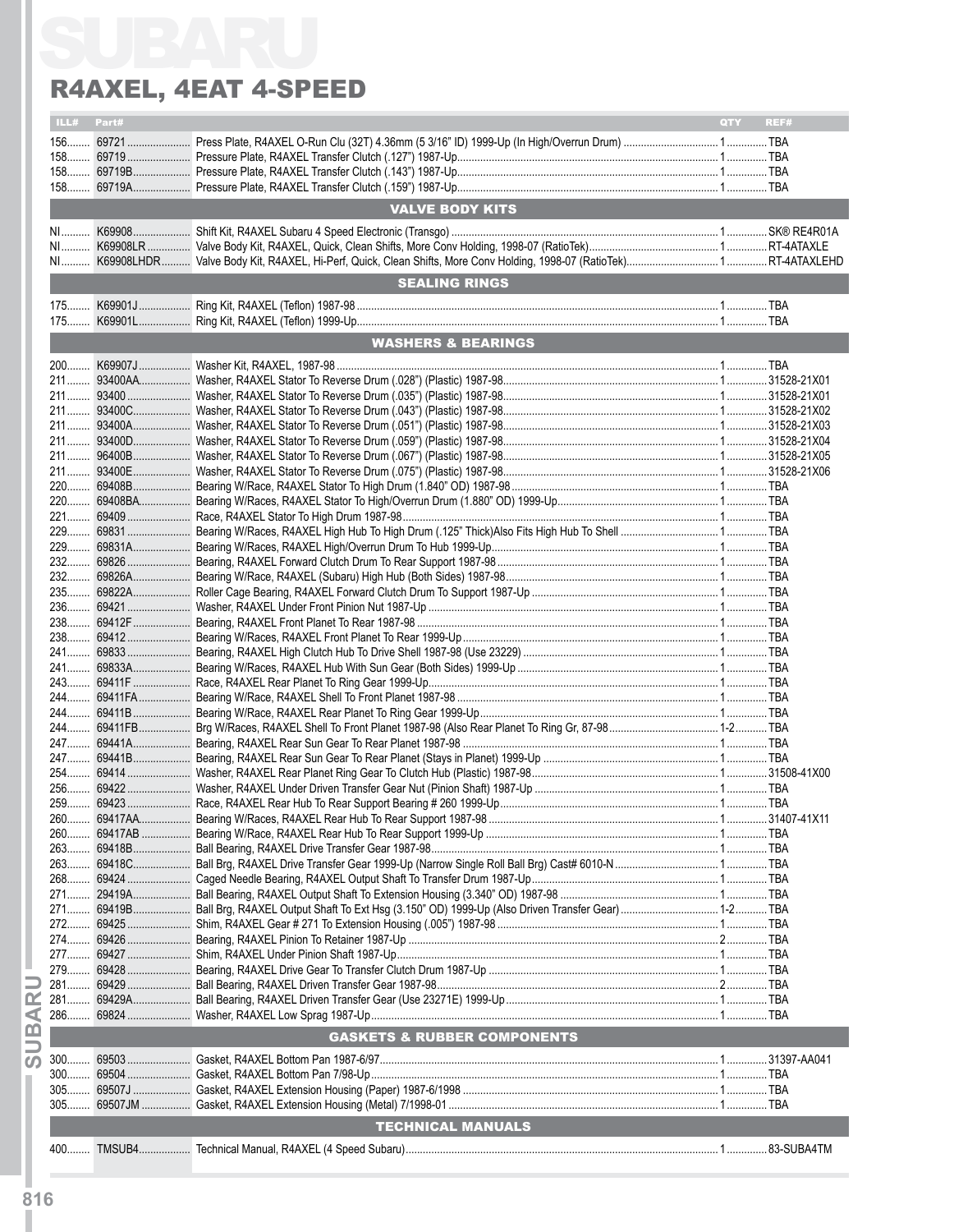| ILL# Part#                              |  |                                    | QTY | REF# |  |  |  |
|-----------------------------------------|--|------------------------------------|-----|------|--|--|--|
| <b>ELECTRICAL COMPONENTS</b>            |  |                                    |     |      |  |  |  |
|                                         |  |                                    |     |      |  |  |  |
|                                         |  |                                    |     |      |  |  |  |
|                                         |  |                                    |     |      |  |  |  |
|                                         |  |                                    |     |      |  |  |  |
|                                         |  |                                    |     |      |  |  |  |
|                                         |  |                                    |     |      |  |  |  |
|                                         |  |                                    |     |      |  |  |  |
|                                         |  |                                    |     |      |  |  |  |
|                                         |  |                                    |     |      |  |  |  |
|                                         |  |                                    |     |      |  |  |  |
|                                         |  |                                    |     |      |  |  |  |
|                                         |  |                                    |     |      |  |  |  |
|                                         |  |                                    |     |      |  |  |  |
|                                         |  |                                    |     |      |  |  |  |
|                                         |  |                                    |     |      |  |  |  |
|                                         |  |                                    |     |      |  |  |  |
|                                         |  |                                    |     |      |  |  |  |
|                                         |  |                                    |     |      |  |  |  |
|                                         |  |                                    |     |      |  |  |  |
|                                         |  |                                    |     |      |  |  |  |
|                                         |  |                                    |     |      |  |  |  |
| 436                                     |  |                                    |     |      |  |  |  |
|                                         |  |                                    |     |      |  |  |  |
|                                         |  |                                    |     |      |  |  |  |
|                                         |  |                                    |     |      |  |  |  |
|                                         |  | <b>PUMPS &amp; PUMP COMPONENTS</b> |     |      |  |  |  |
|                                         |  |                                    |     |      |  |  |  |
|                                         |  |                                    |     |      |  |  |  |
|                                         |  |                                    |     |      |  |  |  |
|                                         |  |                                    |     |      |  |  |  |
|                                         |  |                                    |     |      |  |  |  |
| 520                                     |  |                                    |     |      |  |  |  |
|                                         |  |                                    |     |      |  |  |  |
|                                         |  |                                    |     |      |  |  |  |
|                                         |  | <b>DRUMS &amp; CLUTCH HUBS</b>     |     |      |  |  |  |
|                                         |  |                                    |     |      |  |  |  |
|                                         |  |                                    |     |      |  |  |  |
|                                         |  |                                    |     |      |  |  |  |
|                                         |  |                                    |     |      |  |  |  |
|                                         |  |                                    |     |      |  |  |  |
|                                         |  |                                    |     |      |  |  |  |
|                                         |  |                                    |     |      |  |  |  |
|                                         |  |                                    |     |      |  |  |  |
| 564                                     |  |                                    |     |      |  |  |  |
| $574$                                   |  |                                    |     |      |  |  |  |
|                                         |  |                                    |     |      |  |  |  |
|                                         |  |                                    |     |      |  |  |  |
|                                         |  |                                    |     |      |  |  |  |
|                                         |  |                                    |     |      |  |  |  |
| PLANETS, RING GEARS, SUN GEARS & SHELLS |  |                                    |     |      |  |  |  |
|                                         |  |                                    |     |      |  |  |  |
|                                         |  |                                    |     |      |  |  |  |
|                                         |  |                                    |     |      |  |  |  |
|                                         |  |                                    |     |      |  |  |  |
| 583                                     |  |                                    |     |      |  |  |  |
|                                         |  |                                    |     |      |  |  |  |
|                                         |  |                                    |     |      |  |  |  |
|                                         |  |                                    |     |      |  |  |  |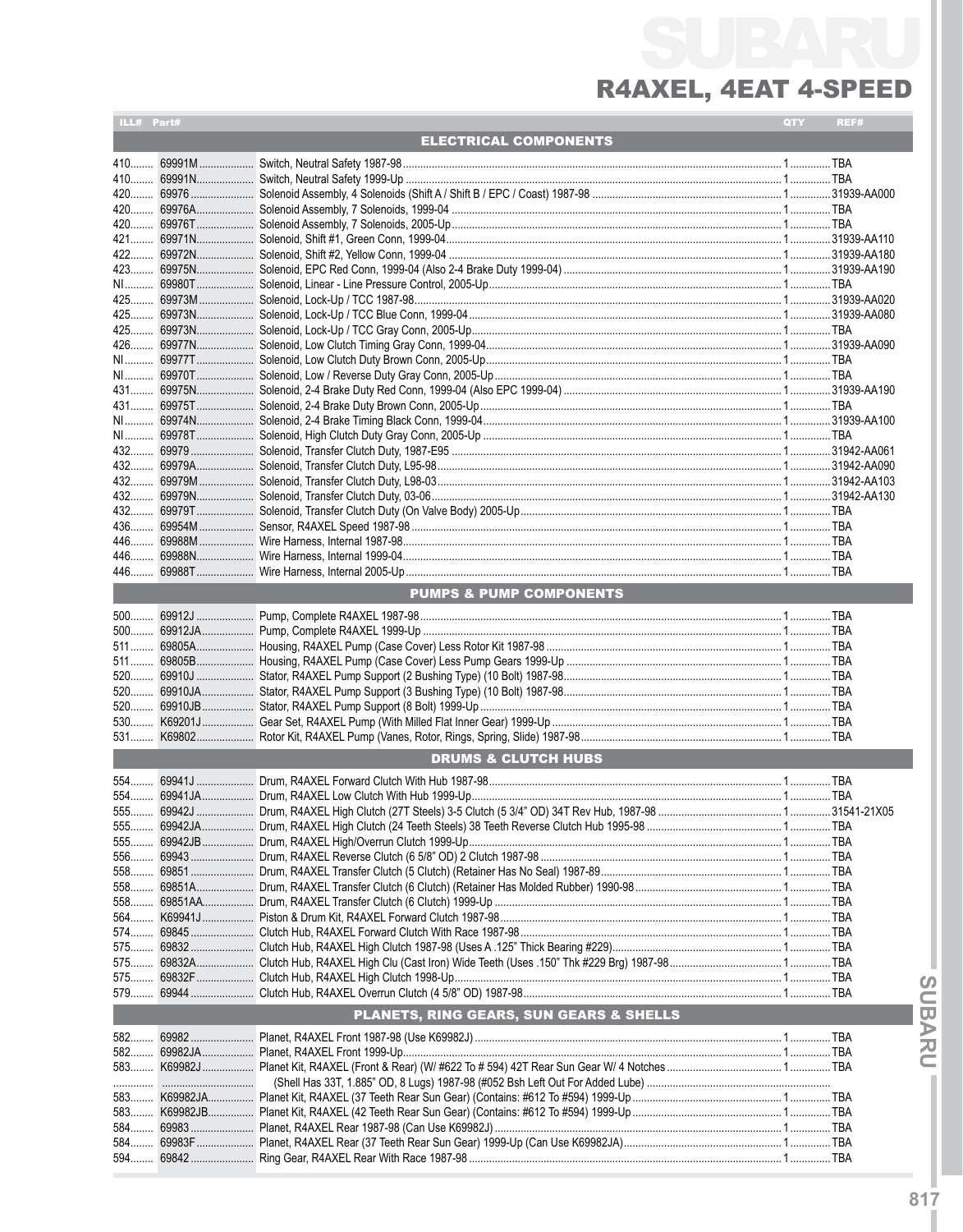|       | ILL# Part# |                                       | QTY<br>REF# |
|-------|------------|---------------------------------------|-------------|
|       |            |                                       |             |
|       |            |                                       |             |
|       |            |                                       |             |
|       |            |                                       |             |
|       |            |                                       |             |
|       |            | <b>SPRAGS &amp; ONE WAY CLUTCHES</b>  |             |
|       |            |                                       |             |
|       |            |                                       |             |
| 658   |            |                                       |             |
|       |            |                                       |             |
|       |            |                                       |             |
|       |            | <b>SHAFTS &amp; GEARS</b>             |             |
|       |            |                                       |             |
|       |            |                                       |             |
|       |            |                                       |             |
|       |            |                                       |             |
|       |            |                                       |             |
|       |            |                                       |             |
|       |            |                                       |             |
|       |            |                                       |             |
|       |            |                                       |             |
|       |            |                                       |             |
|       |            |                                       |             |
|       |            |                                       |             |
|       |            |                                       |             |
|       |            |                                       |             |
|       |            |                                       |             |
|       |            | <b>DIFFERENTIALS &amp; COMPONENTS</b> |             |
|       |            |                                       |             |
|       |            |                                       |             |
|       |            |                                       |             |
|       |            |                                       |             |
|       |            |                                       |             |
|       |            |                                       |             |
|       |            |                                       |             |
|       |            |                                       |             |
|       |            |                                       |             |
|       |            |                                       |             |
|       |            |                                       |             |
|       |            |                                       |             |
|       |            |                                       |             |
|       |            |                                       |             |
|       |            |                                       |             |
|       |            |                                       |             |
| 730.  |            |                                       |             |
| 735   |            |                                       |             |
| $735$ |            |                                       |             |
| 736   |            |                                       |             |
|       |            |                                       |             |
|       |            | <b>VALVE BODIES</b>                   |             |
|       |            |                                       |             |
|       |            |                                       |             |
|       |            |                                       |             |
|       |            |                                       |             |
|       |            |                                       |             |
|       |            | <b>HOUSINGS, CASES &amp; PANS</b>     |             |
| 744   |            |                                       |             |
|       |            |                                       |             |
| 744   |            |                                       |             |
|       |            |                                       |             |
| 750   |            |                                       |             |
|       |            |                                       |             |
|       |            |                                       |             |
|       |            |                                       |             |
|       |            |                                       |             |
|       |            |                                       |             |